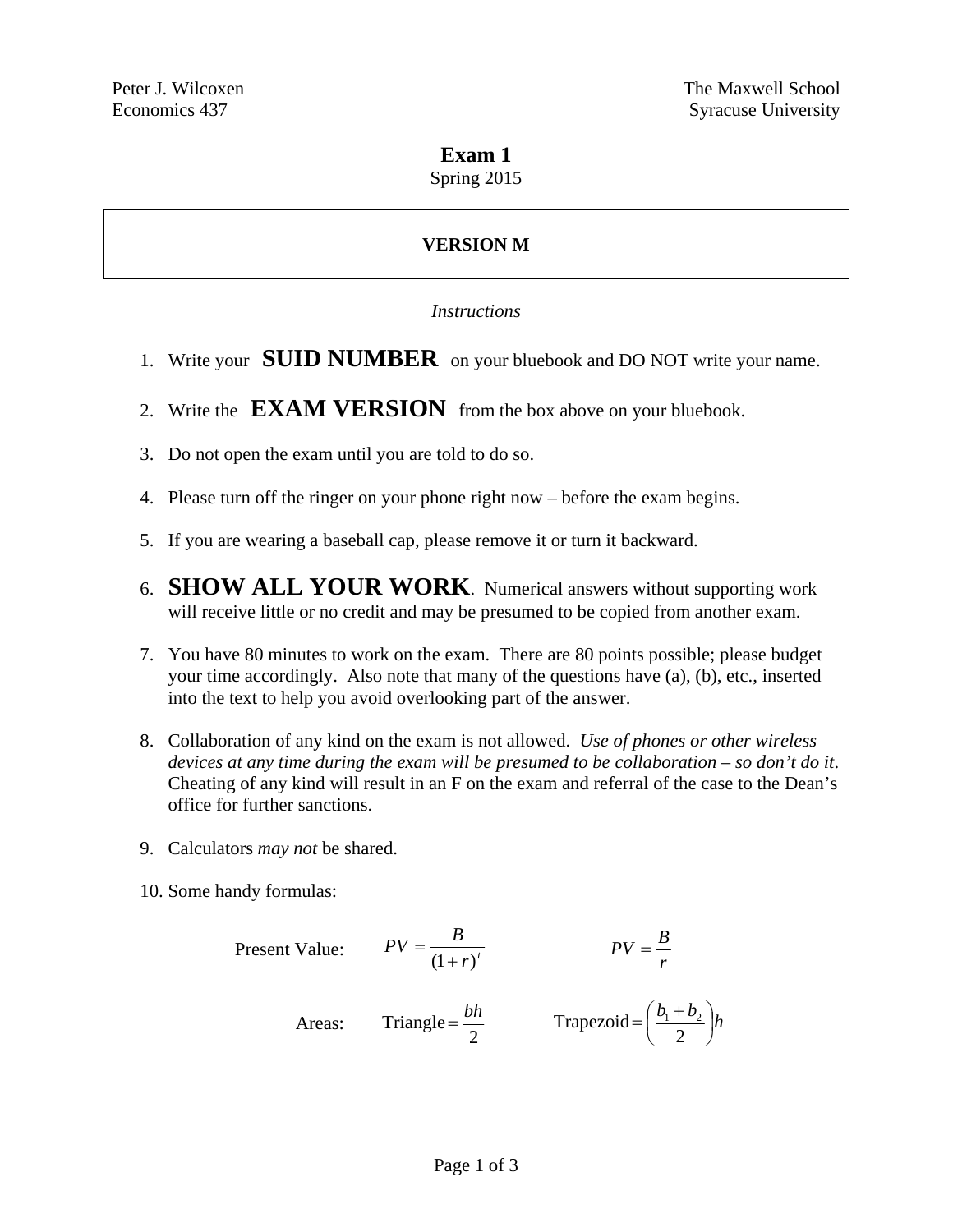## **Question 1 (20 points)**

Underground injection wells are used to dispose of certain kinds of toxic chemicals. Liquid waste is pumped at high pressure into porous rock deep underground. A similar process is used to dispose of wastewater produced when hydraulic fracturing is used in oil and gas production. However, underground injection can lead to earthquakes.

Suppose underground injection is currently being used in a particular area to dispose of 1000 tons of waste per year. At this rate, it has been determined that injection causes a 0.4% chance each year of a minor earthquake and a 0.2% chance each year of a moderate earthquake. A minor quake causes \$10 million of damage and a moderate quake causes \$50 million of damage. You may assume that in any given year there is either a minor quake, a moderate quake, or no quake: there will not be both a minor and a moderate quake in a single year.

A government agency is considering two options to reduce the problem. Option T would build a \$1 million treatment (T) plant that would cut the amount of injected waste in half and lower the chances of minor and moderate earthquakes to 0.2% and 0.1%. The plant would be paid for in year 0, would begin operating in year 5, and would operate forever. Option M would move the well to a safer geologic location. It would cost \$1 million in year 0 (same as T) but would not begin operating until year 9. It would have no effect on the chances of a minor quake (the probability would remain 0.4%) but it would completely eliminate the chance of a moderate quake (the probability goes to 0). You may assume that the existing system will continue to be used until either T or M begins operation.

Using an interest rate of 5%, please determine: (a) the expected NPV of option T; (b) the expected NPV of option M; and (c) indicate which one (or neither) the agency should choose.

### **Question 2 (20 points)**

Consider a good purchased by two types of buyers, X and Y. There 10 type-X buyers and 20 type-Y buyers. The WTP equations for an individual *i* of each type are shown below. The WTA curve for suppliers as a group (that is, the market supply) is also given. In addition, it is known that production of the good creates a negative externality according to the MCext curve shown below.

| Type-X individual: | $WTPxi = 1200 - (1/2)*Qxi$ |
|--------------------|----------------------------|
| Type-Y individual: | $WTPyi = 600 - (1/4)*Qyi$  |
| Market WTA:        | $WTA = Qt/50$              |
| Externality:       | $MCext = Qt/100$           |

Please determine: (a) the market equilibrium price and quantity; (b) the efficient level of total output given the externality; (c) the tax rate that would move the market to the efficient level of output; (d) the change in CS; (e) the change in PS; (f) the total revenue raised by the tax; and  $(g)$ the overall gain in social surplus (reduction in DWL) from the policy.

Exam continues on the next page…